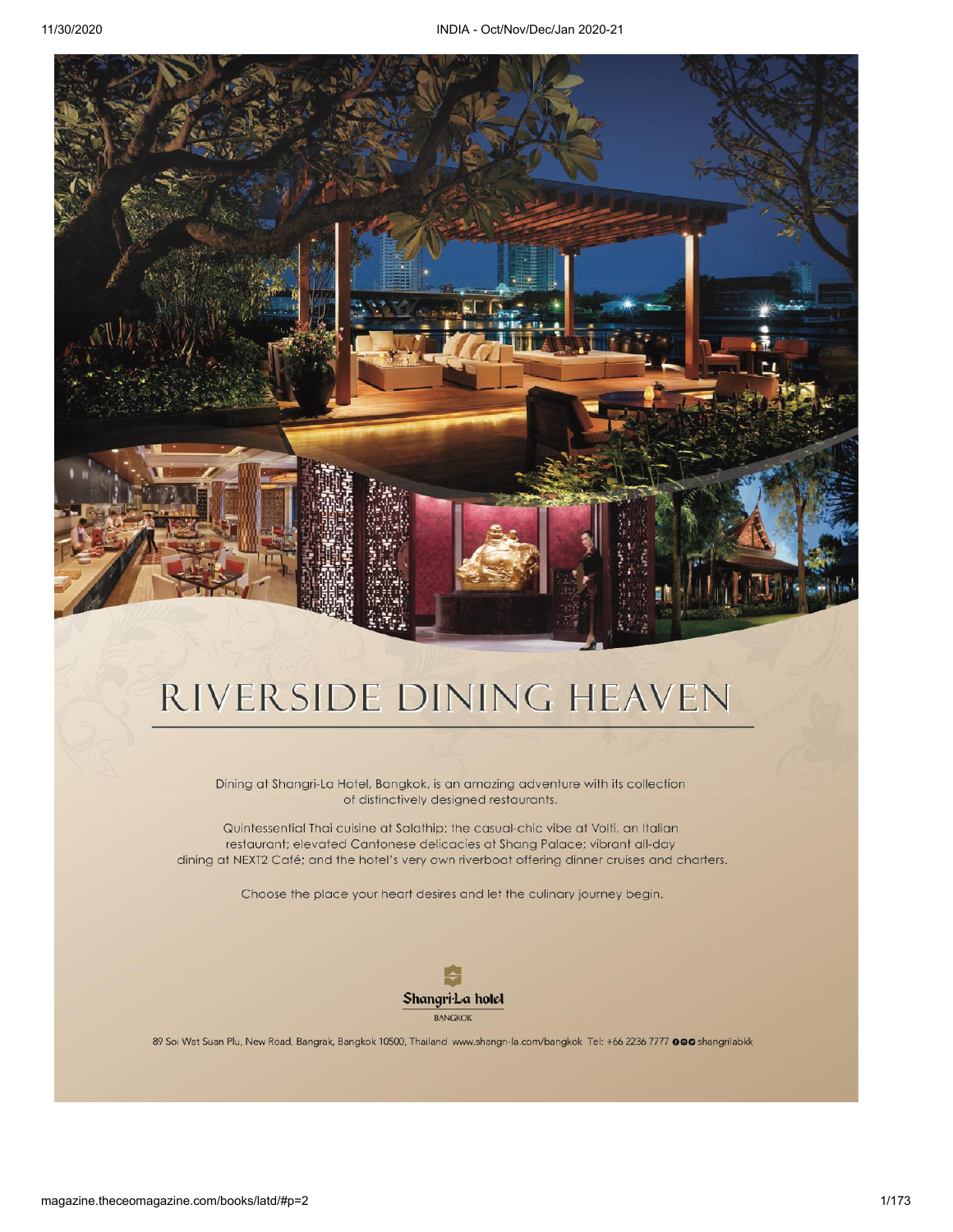

SSN 2206-9429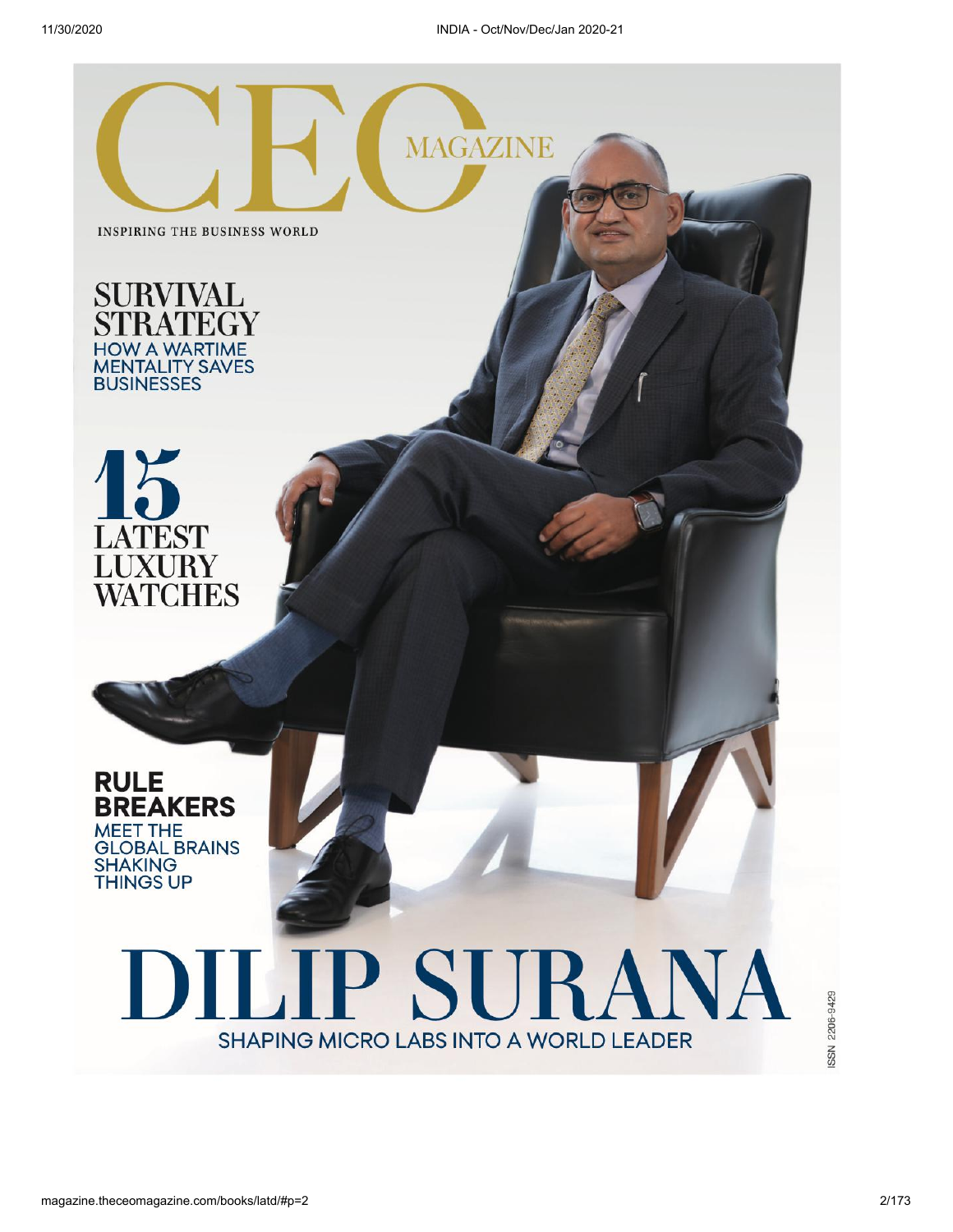

## We went beyond so you can too

Long range cruising has a new name. New levels of luxury and structural superiority too. Riviera proudly present the class redefining 68 and 72 Sports Motor Yacht. Totally constructed in-house in Australia to exacting Riviera standards, then ocean tested off the world's largest island continent. Now experience true long range cruising the Riviera way. With unprecedented saloon, mezzanine and cockpit space, three or four staterooms, four bathrooms, optional crew cabin or utility room all without equal. Fittingly complemented by refined handcrafted appointments at every turn. And highlighted by a whisper-quiet ride and super smooth running at speed that go beyond anything you have previously experienced. All with the confidence that you're yachting is supported by Riviera's industry leading support.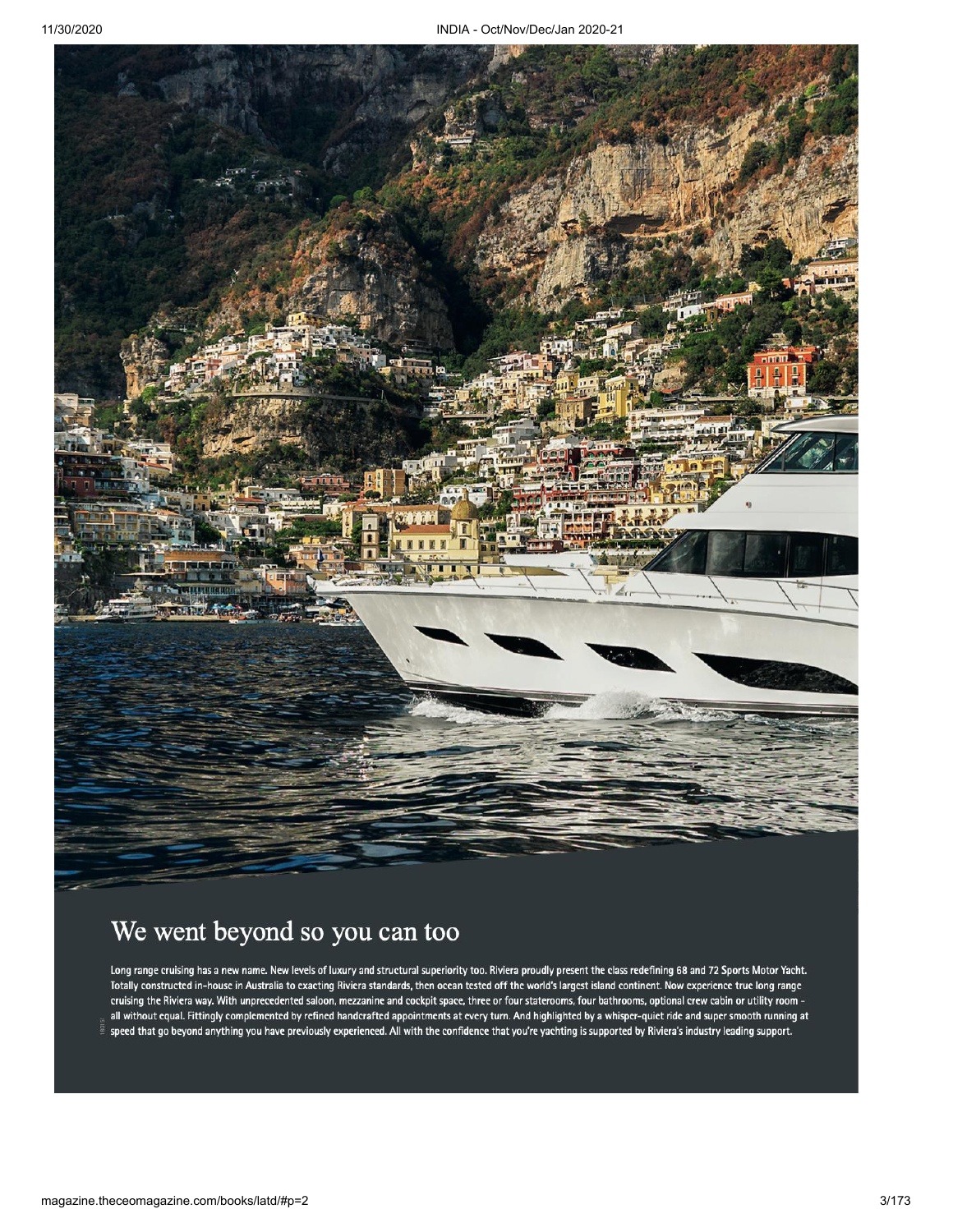